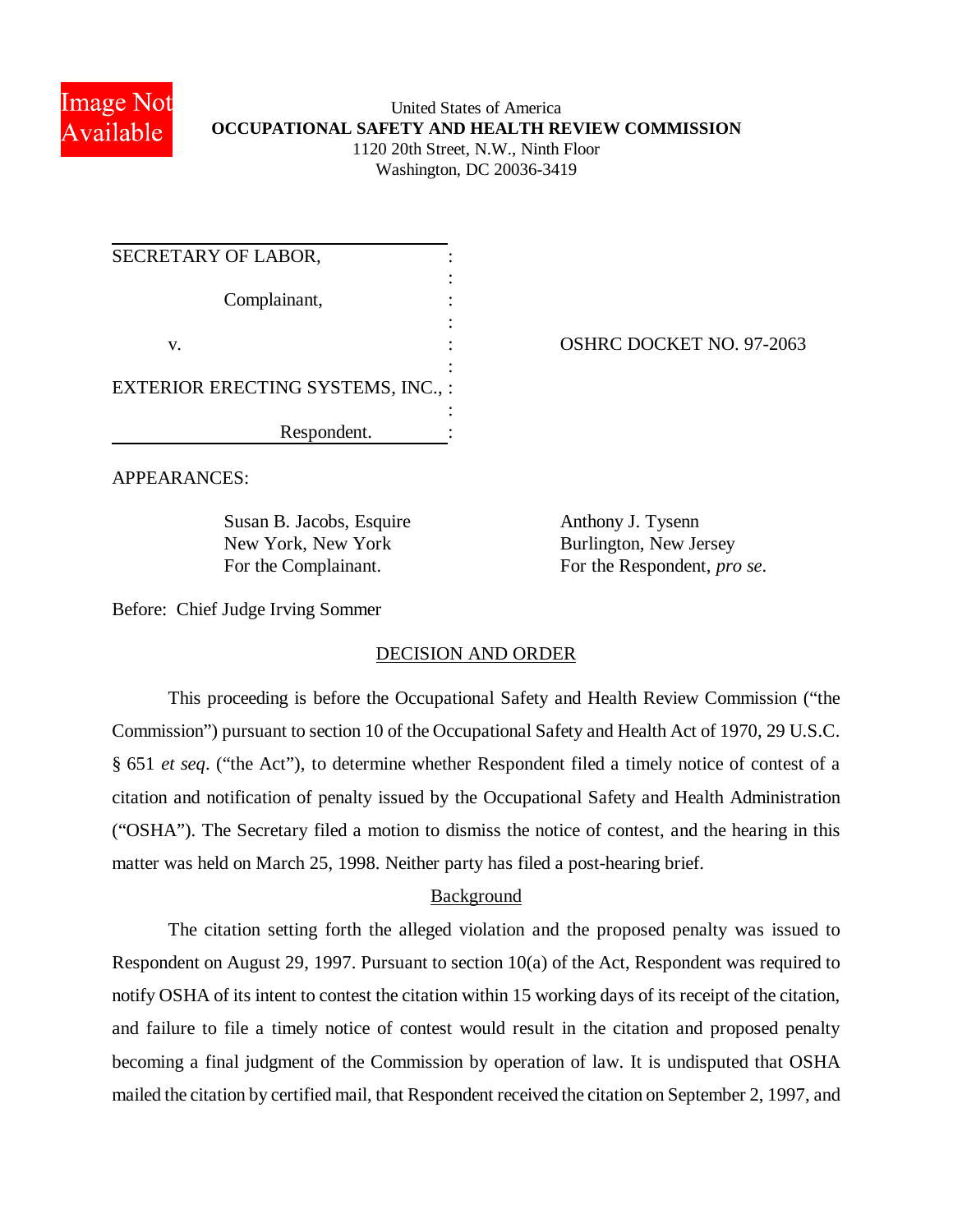that the 15-day notice of contest period ended on September 23, 1997. It is also undisputed that Respondent did not file a notice of contest until November 13, 1997, after receiving a letter from OSHA on November 4, 1997, advising that the penalty as reflected in the citation was past due. Respondent requested a hearing before the Commission in a letter dated December 8, 1997.

#### Discussion

The record plainly shows that Respondent did not provide notice of its intent to contest the citation and proposed penalty until after the expiration of the 15-working-day period. The issue to be resolved in this case is whether the untimely filing may be excused under the circumstances. An otherwise untimely notice of contest may be accepted where the delay in filing was caused by deception on the part of the Secretary or by the Secretary's failure to follow proper procedures. An employer is also entitled to relief under Federal Rule of Civil Procedure (60)(b)(1) if it establishes that the Commission's final order was entered as a result of "mistake, inadvertence, surprise, or excusable neglect," or under Federal Rule of Civil Procedure (60)(b)(6) for "any other reason justifying relief," including mitigating circumstances such as absence, illness, or a disability which would prevent a party from protecting its interests. *Branciforte Builders, Inc.*, 9 BNA OSHC 2113 (No. 80-1920, 1981). There is no contention and no evidence that the Secretary has acted improperly in this matter. Based on the record, Respondent's contention would appear to be that the untimely filing should be excused because of the illness of its secretary, the person who signed for the citation.

Anthony Tysenn, Respondent's vice-president, testified that his company was two and a half years old, that it had 20 full-time employees, and that its office staff included a secretary, an estimator, an overhead door employee, and himself; he further testified that Carol Goldenbaum, the secretary, handled payroll, accounting and incoming matters, and that she left the office after signing for the citation on September 2, 1997, due to serious illness and was out of the office for two months. Tysenn said that Goldenbaum's main job was payroll, that her absence resulted in the other office staff performing that function, and that while the items on her desk were reviewed there were a number of matters that "fell to the wayside until she returned." He also said that Robert Dunlap, the company president, went through the items on Goldenbaum's desk after receiving the November 4, 1997, letter from OSHA and that that was when the citation was discovered. (Tr. 15-20).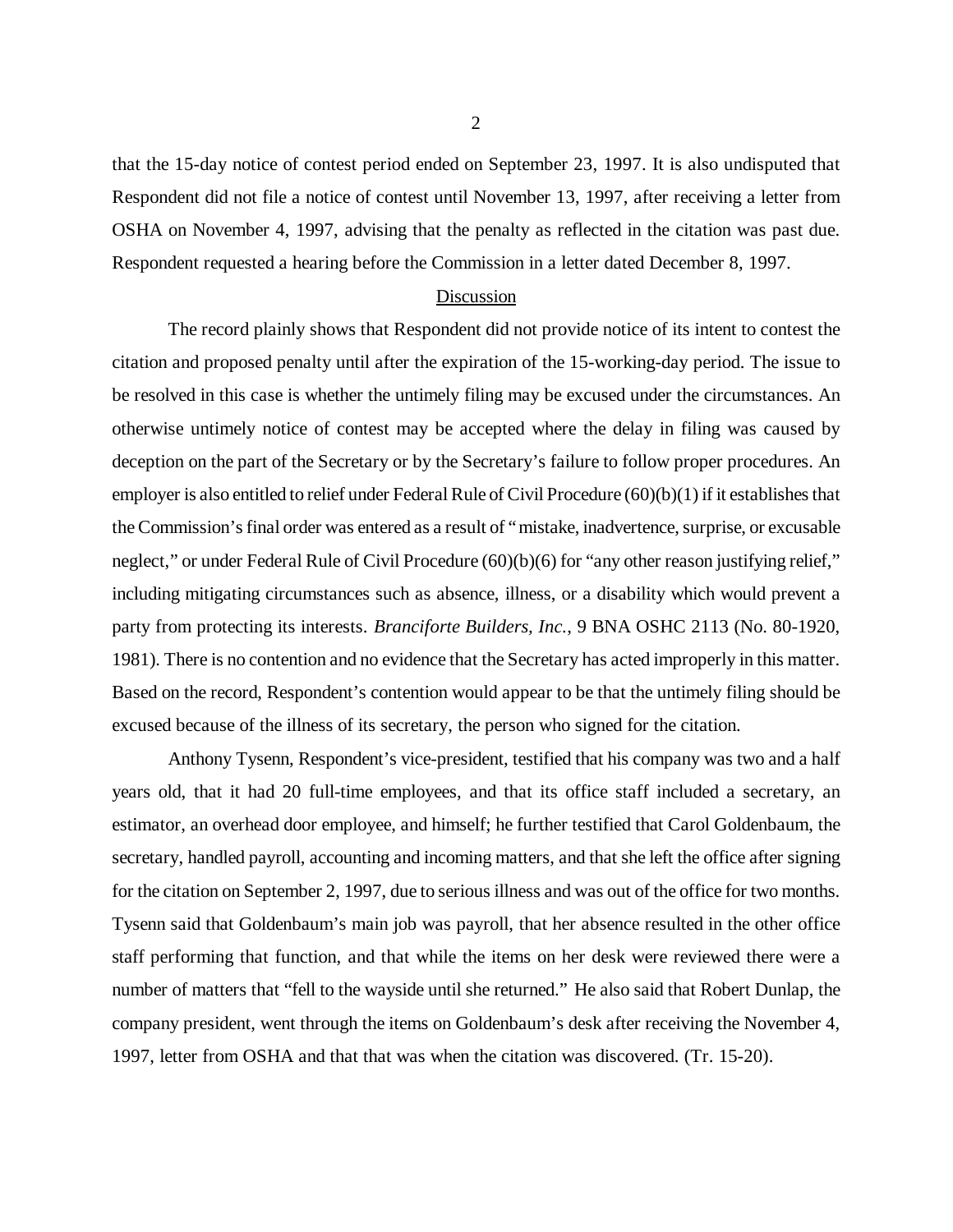The cover letter to the citation issued to Respondent states, in the first paragraph, as follows:

You must abate the violations referred to in this Citation by the dates listed and pay the penalties proposed, unless within 15 working days ... from your receipt of this Citation and Notification of Penalty you mail a notice of contest to the U.S. Department of Labor Area Office at the address shown above. Please refer to the enclosed booklet (OSHA 3000) which outlines your rights and responsibilities and which should be read in conjunction with this form.

In addition, page 2 of the cover letter has a paragraph which provides as follows:

**Right to Contest** - You have the right to contest this Citation and Notification of Penalty. You may contest all citation items or only individual items. You may also contest proposed penalties and/or abatement dates without contesting the underlying violations. **Unless you inform the Area Director in writing that you intend to contest the citation(s) and/or proposed penalty(ies) within 15 working days after receipt, the citation(s) and the proposed penalty(ies) will become a final order of the Occupational Safety and Health Review Commission and may not be reviewed by any court or agency.**

The Commission has held that the OSHA citation "plainly state(s) the requirement to file a notice of contest within the prescribed time period," and that the OSHA 3000 booklet accompanying the citation "provide[s] additional, straightforward explanations." <sup>1</sup> *Roy Kay, Inc.*, 13 BNA OSHC 2021, 2022 (No. 88-1748, 1989); *Keefe Earth Boring Co.*, 14 BNA OSHC 2187, 2192 (No. 88- 2521, 1991). The Commission has also held that a business must have orderly procedures for the handling of important documents and has denied relief where the employer claimed that the late filing was due to the prolonged illness and consequent absence of the individual responsible for attending to the OSHA citation. *See E.K. Constr. Co.*, 15 BNA OSHC 1165, 1166 (No. 90-2460), and cases cited therein. Finally, it is well settled that Rule 60(b) cannot be invoked "to give relief to a party who has chosen a course of action which in retrospect appears unfortunate or where error or miscalculation is traceable really to a lack of care." *Roy Kay, Inc.*, 13 BNA OSHC 2021, 2022 (No. 88-1748, 1989).

Applying the foregoing to the facts of this case, Respondent is not entitled to relief in this matter. First, it is clear the company is a going concern and that it should have had office procedures in place which would have allowed it to attend in a timely manner to important matters such as the

<sup>&</sup>lt;sup>1</sup>Kevin Brennan, the OSHA compliance officer ("CO") who conducted the inspection, testified it is the practice of his area office to send an OSHA 3000 booklet with the citation. (Tr. 8-9).